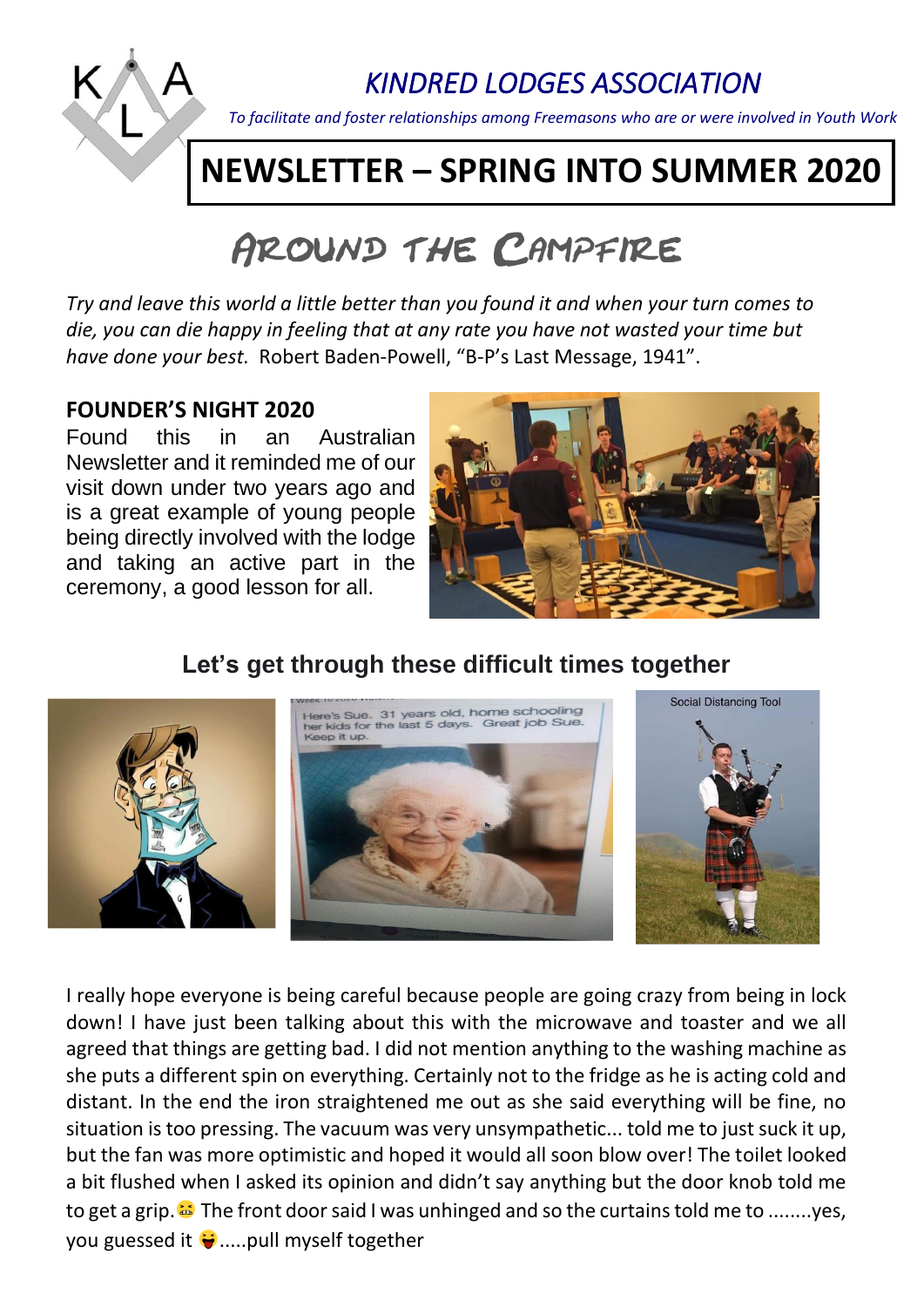#### **The Old Black Shoes**

The old black shoes are looking glum As I pass the lobby door, "What's wrong with you?" they seem to say, "We're going out no more. We've taken not a single step, Not third or even first, And ne'er a sign we've seen you give, Has Masonry been cursed?" "It has", I said, "by virus vile, We have to stay at home Until such time the plague has passed, Then once more we can roam. The Masons' Halls are empty, Regalia put away, Gavels now stay silent, DCs hold no sway. Volumes of the Sacred Law On pedestals redundant, Now Brother Jim contacts his friends By social posts abundant.

No handshake, word or secret sign, No friendly Festive Board No Tyler's song to say Goodnight, No organ's well-loved chord. "Black shoes," I said, "do not despair, Our Chain is firm and strong Our flag of love remains unfurled We'll sing again our song. And though our Brethren may have passed To Grander Lodge Above, We'll look upon their memories With everlasting Love; And in their name, we'll offer help And soothe the burdened heart; We'll comfort those who are distressed, Thus Masons play their part. And when this crisis is resolved We'll sing the old refrain. Happy to Meet, Sorry to Part, Happy to meet again."

Three Scouts were bragging about how tough they were. "I wear out a pair of hiking boots in a month," the first scout said. "I wear out a pair of scout pants in a week," the second scout remarked. "That's nothing," the last scout boasted, "I wear out a leader in 20 minutes!



#### **9845 Be Prepared**

At their February meeting Stephen Richards presented his son Alex with three Scout awards. This was done during the Third Rising with the three certificates, which are:

Chief Scout's 10 Years' Service Award Wood Badge for his ADC (Scouts) role Chief Scout's Commendation for Good Service

**In addition** W. Bro. Alex presented £737 from his master's list to staff from High Close School. The school is in Wokingham and is run by Barnardo's.

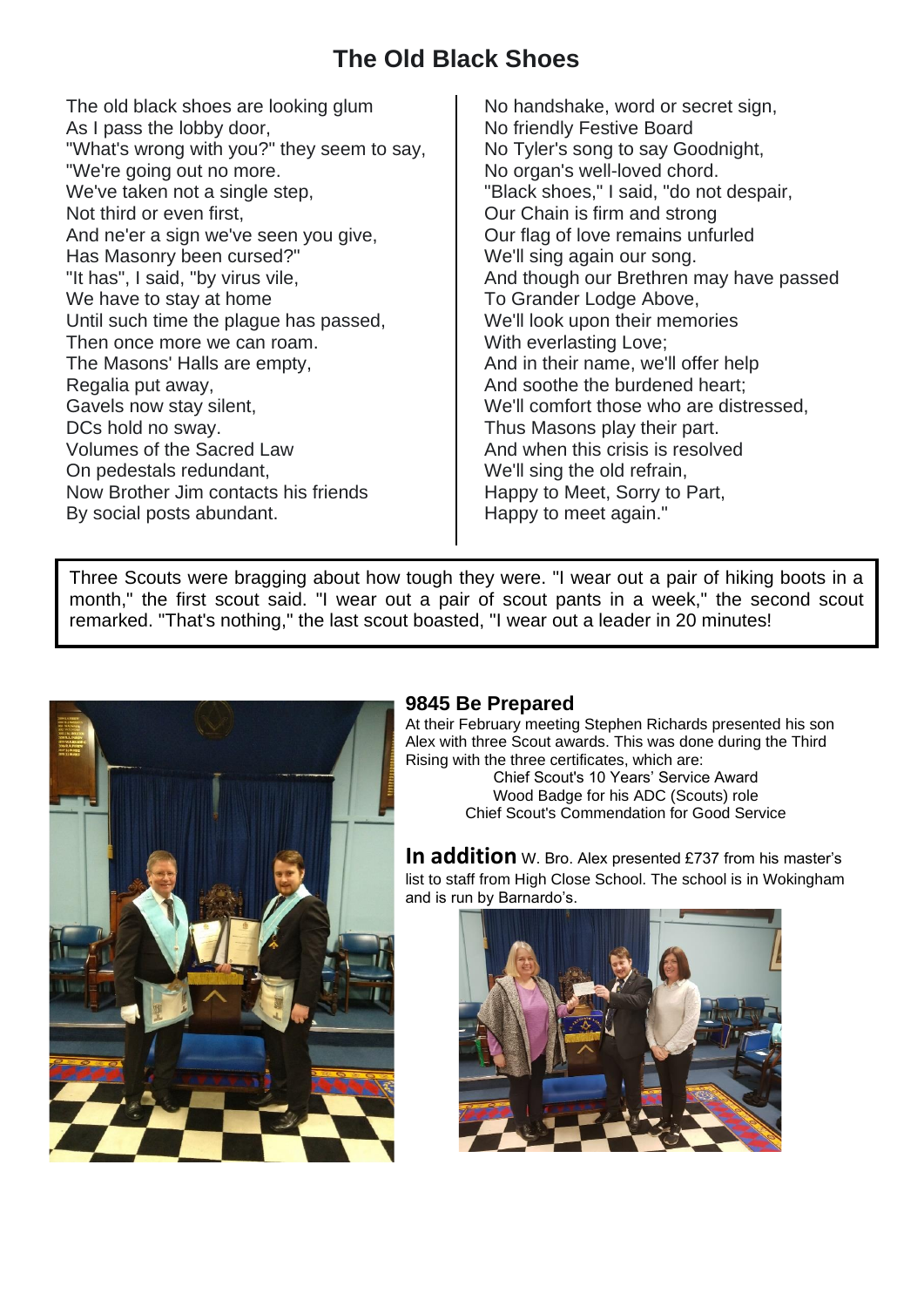Following a recent consultation, a question was asked in relation to how individual lodges help in the community. Just two replies, surely there are more???

Adrian, our Associate members Coordinator wrote: Up here in the people's republic we try to ensure that our lodge premises earn their keep and are not 'dark' for too long. To that end we have an agreed set of rules with the local authority which permit us to have public functions under the terms of our club certificate. To that end when the Royal British Legion hold their annual dinner, we do not charge for the use of the premises. In turn they 'sup' a lot and both organisations are happy. Outside the terms of the club licence if the scouts or guides at local or county level wish to hold a meeting, then likewise, we do not levy a charge. We give them 'support in kind' rather

than simply cash. **Other than that, we trust in TGAOTU, everyone else pays cash.**

And Rod Playford added, Brownsea Island Lodge No 9689 meets at the Masonic Hall in Wareham. The Hall is regularly hired out and where appropriate free of charge, additionally the chosen Charity for the Lodge this year is Wareham Scouts, so I feel that we as a KLA Lodge already promote a very positive picture and have good standing within the local community. As an additional note, the joint Lodges of Wareham are also actively participating in the Wareham VE Celebrations in May this year, the Hall being used as a refreshment's venue.

Great first lockdown **[The Baden Powell Lodge No 381, Freemasons NZ](https://www.facebook.com/Baden.Powell.Lodge381/?tn-str=k%2AF&hc_location=group_dialog)** catch up with brethren zooming in from north to south - from Tuakau, Napier, Wanganui, Palmerston North, Kapiti Coast, Wellington and Invercargill. Being a national lodge, which has it's regular meetings every two months we've found a way to meet in our off month and involve our country members in the future!  $\mathbf{C}^{\bullet}$ 



If you have ANY other articles or information for the next Newsletter PLEASE let have it. A photo would be a bonus but NOT essential, information on activities, awards, charitable giving would be much appreciated.

**Please contact [secretary@KLA.org.uk](mailto:secretary@KLA.org.uk) if you need anything further.**